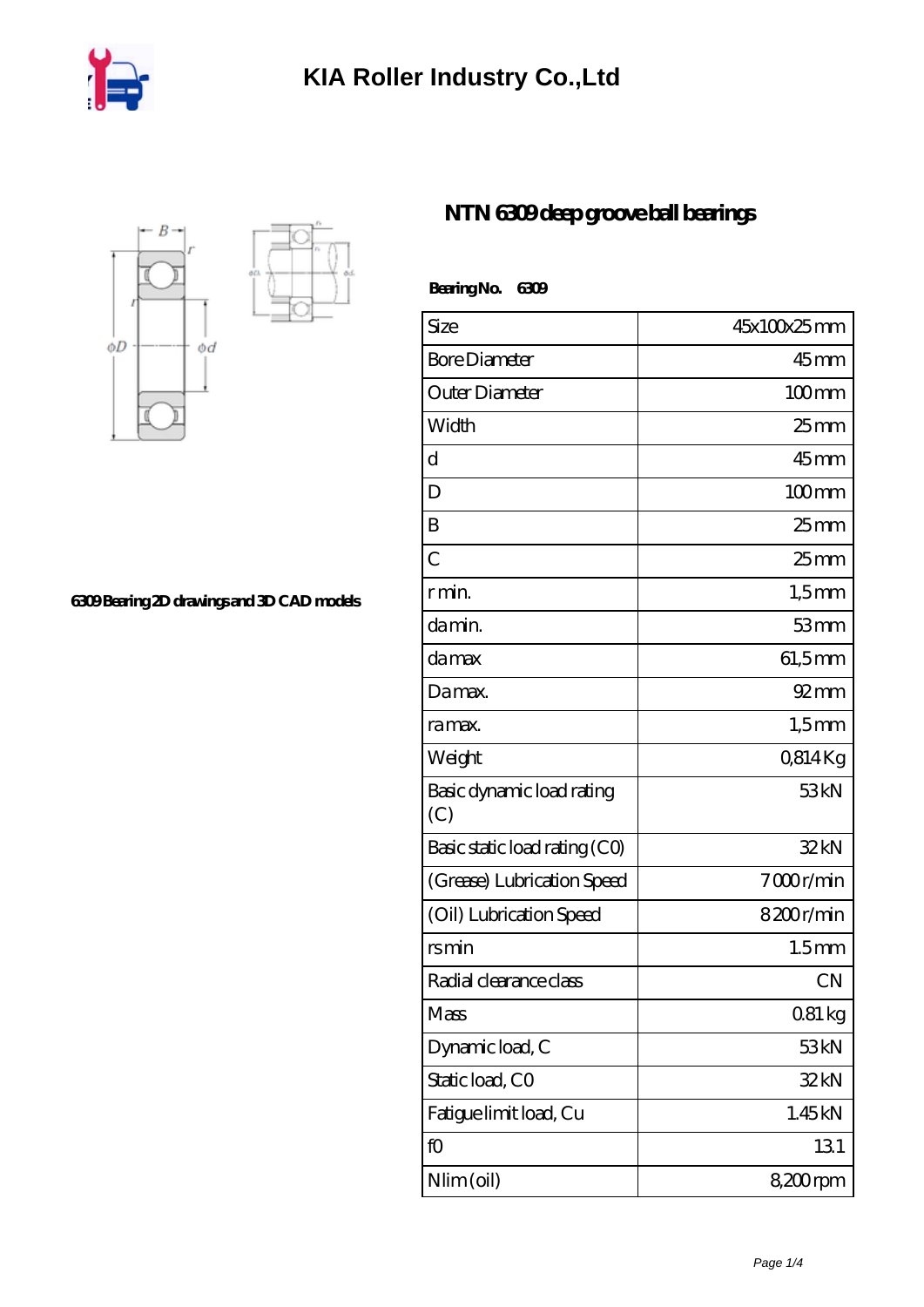

| Nlim (grease)                                    | $7,000$ rpm                                                        |
|--------------------------------------------------|--------------------------------------------------------------------|
| Min operating temperature,<br>Tmin               | $-20^\circ$ C                                                      |
| Max operating temperature,<br>Tmax               | $120^\circ$ C                                                      |
| Characteristic cage<br>frequency, FTF            | 038Hz                                                              |
| Characteristic rolling<br>element frequency, BSF | 4Hz                                                                |
| Characteristic outer ring<br>frequency, BPFO     | 306Hz                                                              |
| Characteristic inner ring<br>frequency, BPFI     | 494Hz                                                              |
| damin                                            | 53mm                                                               |
| Damax                                            | $92 \text{mm}$                                                     |
| ramax                                            | 1.5 <sub>mm</sub>                                                  |
| Category                                         | Single Row Ball Bearings                                           |
| Inventory                                        | 0 <sub>0</sub>                                                     |
| Manufacturer Name                                | <b>NTN</b>                                                         |
| Minimum Buy Quantity                             | N/A                                                                |
| Weight/Kilogram                                  | 0815                                                               |
| Product Group                                    | <b>BOO308</b>                                                      |
| Enclosure                                        | Open                                                               |
| Precision Class                                  | ABEC 1   ISO PO                                                    |
| Maximum Capacity / Filling<br>Slot               | No                                                                 |
| Rolling Element                                  | <b>Ball Bearing</b>                                                |
| Snap Ring                                        | No                                                                 |
| <b>Internal Special Features</b>                 | No                                                                 |
| Cage Material                                    | <b>Steel</b>                                                       |
| <b>Internal Clearance</b>                        | CO-Medium                                                          |
| Inch - Metric                                    | Metric                                                             |
| Long Description                                 | 45MM Bore; 100MM<br>Outside Diameter; 25MM<br>Outer Race Diameter; |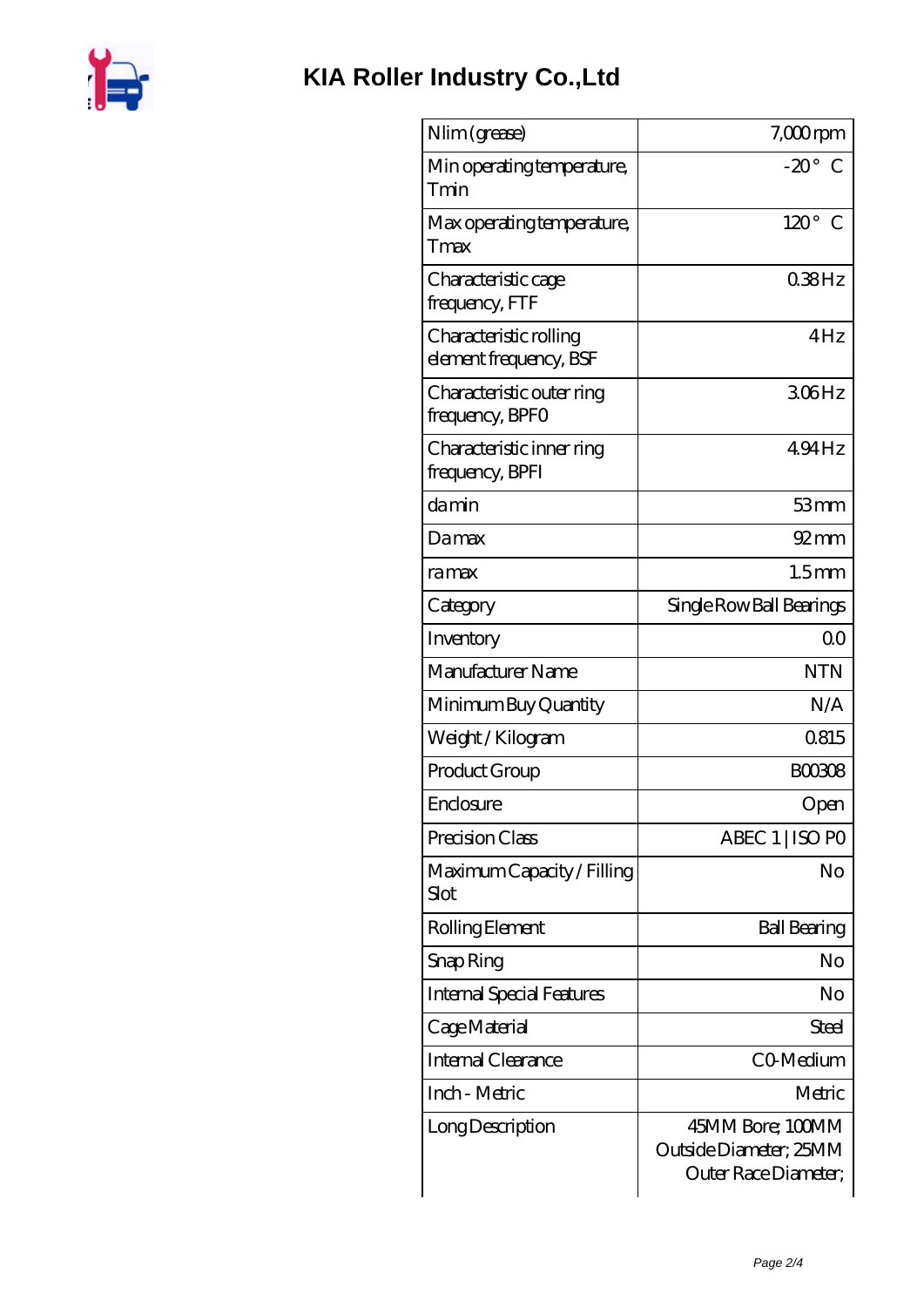

## **[KIA Roller Industry Co.,Ltd](https://m.iyded.com)**

|                                 | Open; Ball Bearing; ABEC 1<br>ISO PO, No Filling Slot; No |
|---------------------------------|-----------------------------------------------------------|
|                                 | Snap Ring, No Internal                                    |
|                                 | Special Features                                          |
| Category                        | Single Row Ball Bearing                                   |
| <b>UNSPSC</b>                   | 31171504                                                  |
| Harmonized Tariff Code          | 8482.105068                                               |
| Noun                            | Bearing                                                   |
| Keyword String                  | Ball                                                      |
| Manufacturer URL                | http://www.ntnamerica.co<br>m                             |
| Manufacturer Item Number        | 6309                                                      |
| Weight/LBS                      | 1.803                                                     |
| Outer Race Width                | 0984 Inch   25 Millimeter                                 |
| Bore                            | 1.772Inch   45 Millimeter                                 |
| Outside Diameter                | 3937Inch   100Millimeter                                  |
| bore diameter:                  | $45$ mm                                                   |
| finish/coating                  | Uncoated                                                  |
| outside diameter:               | $100$ <sub>mm</sub>                                       |
| bearing material:               | High Carbon Chrome Steel                                  |
| overall width:                  | 25 <sub>mm</sub>                                          |
| cage material:                  | <b>Steel</b>                                              |
| bore type:                      | Round                                                     |
| inner ring width:               | $25 \text{mm}$                                            |
| closure type:                   | Open                                                      |
| outer ring width:               | 25 <sub>mm</sub>                                          |
| rowtype & fill slot:            | Single Row Non-Fill Slot                                  |
| maximum rpm (grease):           | $700$ rpm                                                 |
| snap ring included:             | Without Snap Ring                                         |
| maximum rpm (oil):              | 8200rpm                                                   |
| internal clearance:             | <b>CN</b>                                                 |
| fillet radius                   | 1.5 <sub>mm</sub>                                         |
| operating temperature<br>range: | $-40$ to $120^{\circ}$ C                                  |